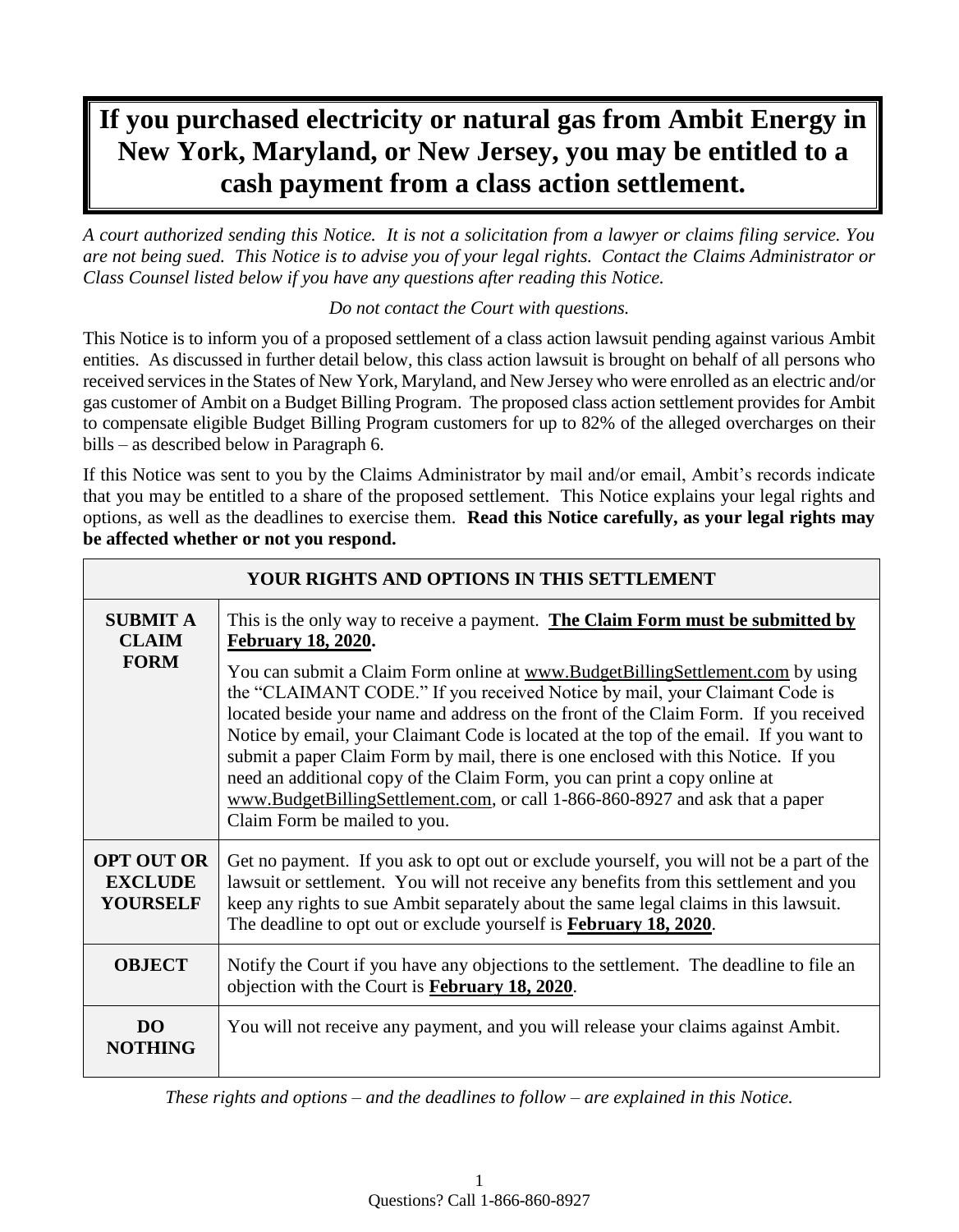# **WHAT THIS NOTICE CONTAINS**

| 1.  |                                                                           |  |  |
|-----|---------------------------------------------------------------------------|--|--|
| 2.  |                                                                           |  |  |
| 3.  |                                                                           |  |  |
| 4.  |                                                                           |  |  |
|     |                                                                           |  |  |
| 5.  |                                                                           |  |  |
|     |                                                                           |  |  |
| 6.  |                                                                           |  |  |
|     |                                                                           |  |  |
| 7.  |                                                                           |  |  |
| 8.  |                                                                           |  |  |
| 9.  |                                                                           |  |  |
|     |                                                                           |  |  |
| 10. |                                                                           |  |  |
|     |                                                                           |  |  |
| 11. |                                                                           |  |  |
|     |                                                                           |  |  |
| 12. |                                                                           |  |  |
|     |                                                                           |  |  |
| 13. | When and where will the Court decide whether to approve the settlement? 7 |  |  |
|     |                                                                           |  |  |
| 14. |                                                                           |  |  |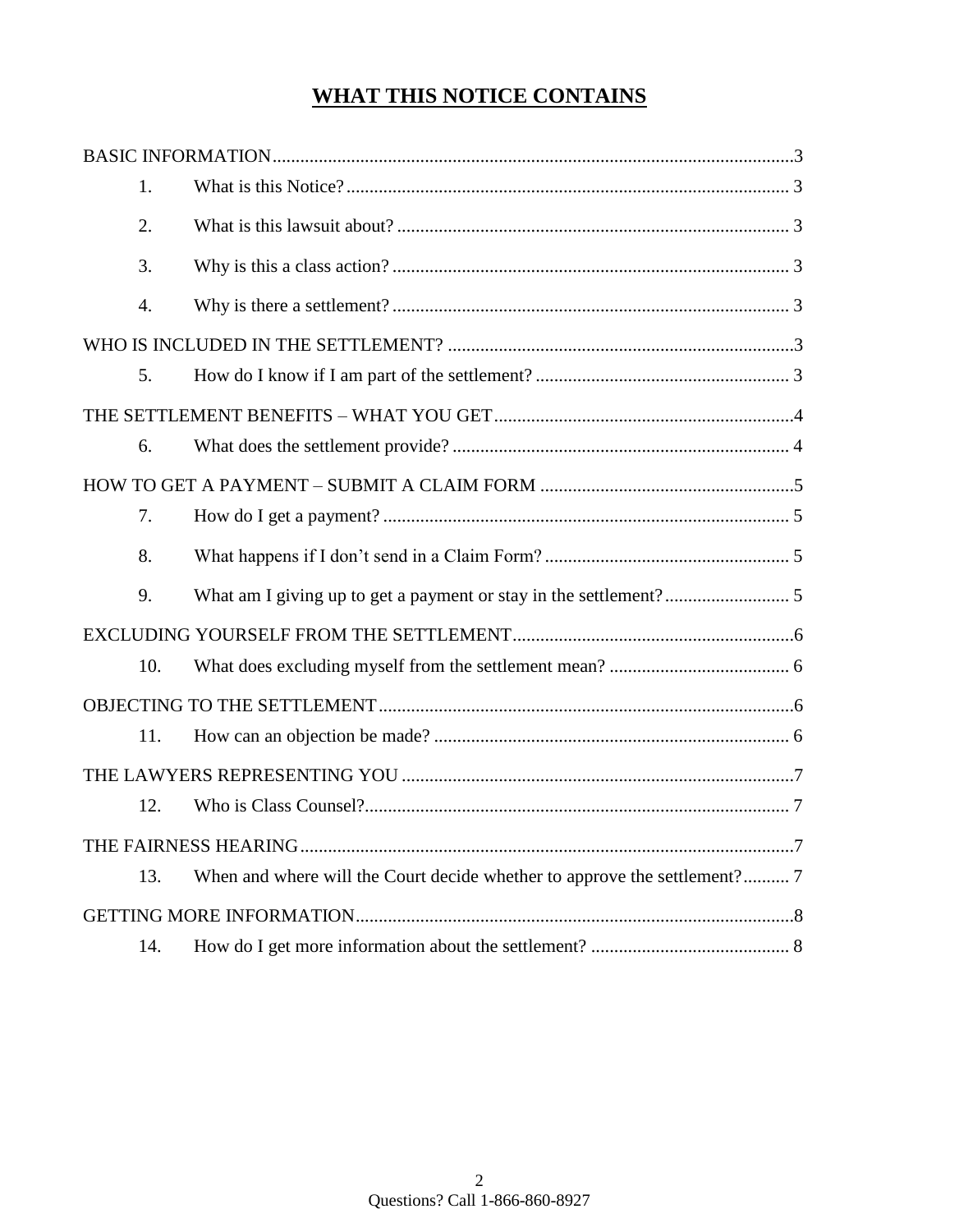# **BASIC INFORMATION**

## **1. What is this Notice?**

This Notice, which is being sent to you by mail and/or email, describes the cash benefits available from a proposed settlement of a class action lawsuit, and your options. The company's records show that sometime between May 4, 2010 and October 24, 2019 (the "Class Period"), you may have purchased energy (electricity and/or natural gas) from Ambit Energy Holdings, LLC, Ambit New York, LLC, or Ambit Northeast, LLC **(***these entities are referred to collectively in this Notice as "Ambit"***) and been enrolled in a Budget Billing Program**.

If the Court approves the settlement and it becomes final, payments that the settlement provides will be made by Ambit.

This Notice explains the lawsuit, the settlement, your legal rights, what payments may be available to you, who is eligible for these payments, and how to get them.

## **2. What is this lawsuit about?**

Two class action lawsuits were brought on behalf of Ambit customers in New York, Maryland, and New Jersey, alleging that the company overcharged customers on the Budget Billing Program for gas and electricity by failing to disclose to these customers Ambit's actual energy supply rates and customers' actual monthly energy usage. Ambit denies any wrongdoing. No Court has made any decisions as to the merits of the allegations.

## **3. Why is this a class action?**

In a class action, one or more individuals or entities, called class representatives, sue on behalf of others who have similar claims. In this case, the Plaintiff Class Representatives brought two lawsuits in federal court on behalf of Ambit's energy customers whom they believe have similar claims (the "Class Members"). One court will resolve issues for all Class Members, except those who exclude themselves from the settlement.

## **4. Why is there a settlement?**

After more than three years of litigation and extensive negotiations, the parties have agreed to a settlement. No court has decided in favor of either party, and Ambit denies any liability. A settlement avoids the uncertainty, risks and delay of litigation, and provides Class Members the opportunity to receive monetary benefits. Both the Class Representatives and their attorneys believe that the settlement is fair and in the best interests of the Class. The settlement is subject to Court approval.

# **WHO IS INCLUDED IN THE SETTLEMENT?**

## **5. How do I know if I am part of the settlement?**

Class Members who may be entitled to receive a cash payment under the settlement include persons who received services in New York, Maryland, and New Jersey, were enrolled as customers of Ambit, and were on Ambit's Budget Billing Program at any time during the period between May 4, 2010 and October 24, 2019. A more specific class definition is set forth in the Settlement Agreement at ¶ 11(hh) available at [www.BudgetBillingSettlement.com.](http://www.budgetbillingsettlement.com/)

According to Ambit's records, you may be a Class Member entitled to receive a payment from the settlement. If you are not sure if you are a Class Member, you can ask for free help by contacting Class Counsel through the contact information provided below or by visiting the website or calling the number for the Claims Administrator provided in this Notice.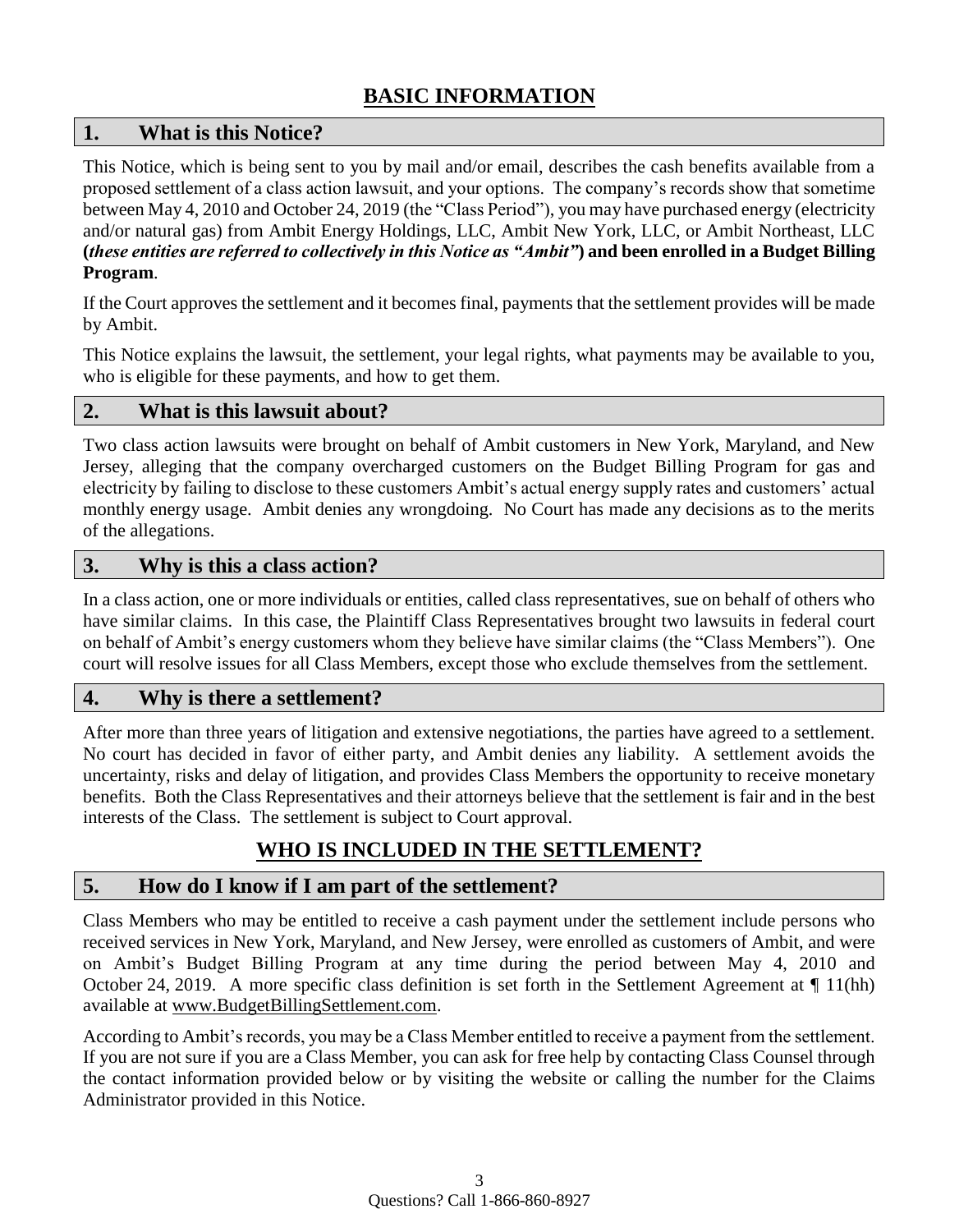# **THE SETTLEMENT BENEFITS – WHAT YOU GET**

#### **6. What does the settlement provide?**

The settlement provides a formula for calculating claims of Ambit customers who were enrolled in Ambit's Budget Billing Program during the relevant time period. The amount of your claim depends on when you enrolled with Ambit, the length of time you were a customer on the Budget Billing Program, your usage, your charges, when Ambit's actual billing rates and your actual monthly usage began appearing on your monthly bills, and any offsets, re-bills, refunds, settlements, Rerates, or credits you received. (If you received a cash refund from a previous class action settlement involving Ambit, you will still be eligible to receive a payment from this Settlement.)

Ordinarily, when an energy consumer purchases gas or electricity from a local utility, his or her bill is calculated by multiplying the units of energy the customer consumed during the previous month ("actual energy usage") times the utility's energy supply rate ("actual rate"). Ambit's Budget Billing Program allowed customers to pay a fixed monthly amount that approximates the customer's average monthly usage over a one-year period, and the Budget Billing Rate was a rate used by Ambit as an accounting mechanism to calculate the monthly budget billing amount owed by a customer enrolled in the Budget Billing Program. The Class Representatives allege that the Budget Billing Program was misleading because the Budget Billing Rate was lower than Ambit's actual rate and customers' actual energy usage was not specified on their bills. The Class Representatives allege that this made customers believe that they were paying less for energy, and when customers left Ambit or decided to cancel their enrollment in Budget Billing, they were billed a "settlement charge" showing the difference between the Budget Billing Program charges and actual charges incurred.

If you submit a timely and valid Claim Form (which is enclosed with this Notice) postmarked by **February 18, 2020**, you will be entitled to receive a payment based on a Rerate formula as follows:

Your "Rerate" is, for each month of the Class Period that you were enrolled in the Budget Billing Program, the difference between (i) the total amount that Ambit billed to you for gas and/or electricity and (ii) your actual energy usage multiplied by Ambit's corresponding Budget Billing Rate.

The amount of your claim depends on when your actual energy usage and Ambit's actual rates were first disclosed to you on your monthly energy bill.

"Pre-Disclosure" Payment: If you were on Ambit's Budget Billing Program during a period when Ambit's actual rate and your actual energy usage did not appear on your monthly bills, you will have a claim that is equal to 82.5% of your Rerate for all time periods prior to the date on which your actual usage and Ambit's actual rate were first disclosed to you on your energy bill and ending no later than October 24, 2019, after application of any applicable offsets, re-bills, refunds, settlements, Rerates, or credits.

"Post-Disclosure" Payment: If you were on Ambit's Budget Billing Program during a period after Ambit's actual rate and your actual energy usage were disclosed to you on your monthly bills, you will have a claim that is equal to 22% of your Rerate for each month that you were enrolled in the Budget Billing Program after the date on which your actual usage and Ambit's actual rate began appearing on your bill and prior to October 24, 2019, after application of any applicable offsets, rebills, refunds, settlements, Rerates, or credits. The reason why Class Members are receiving a lower percentage of their Rerate during the period of time when their bills reflected both their actual usage and Ambit's actual rate is because this disclosure makes it more difficult to prove that a Class Member was misled by the Budget Billing Program during this period of time.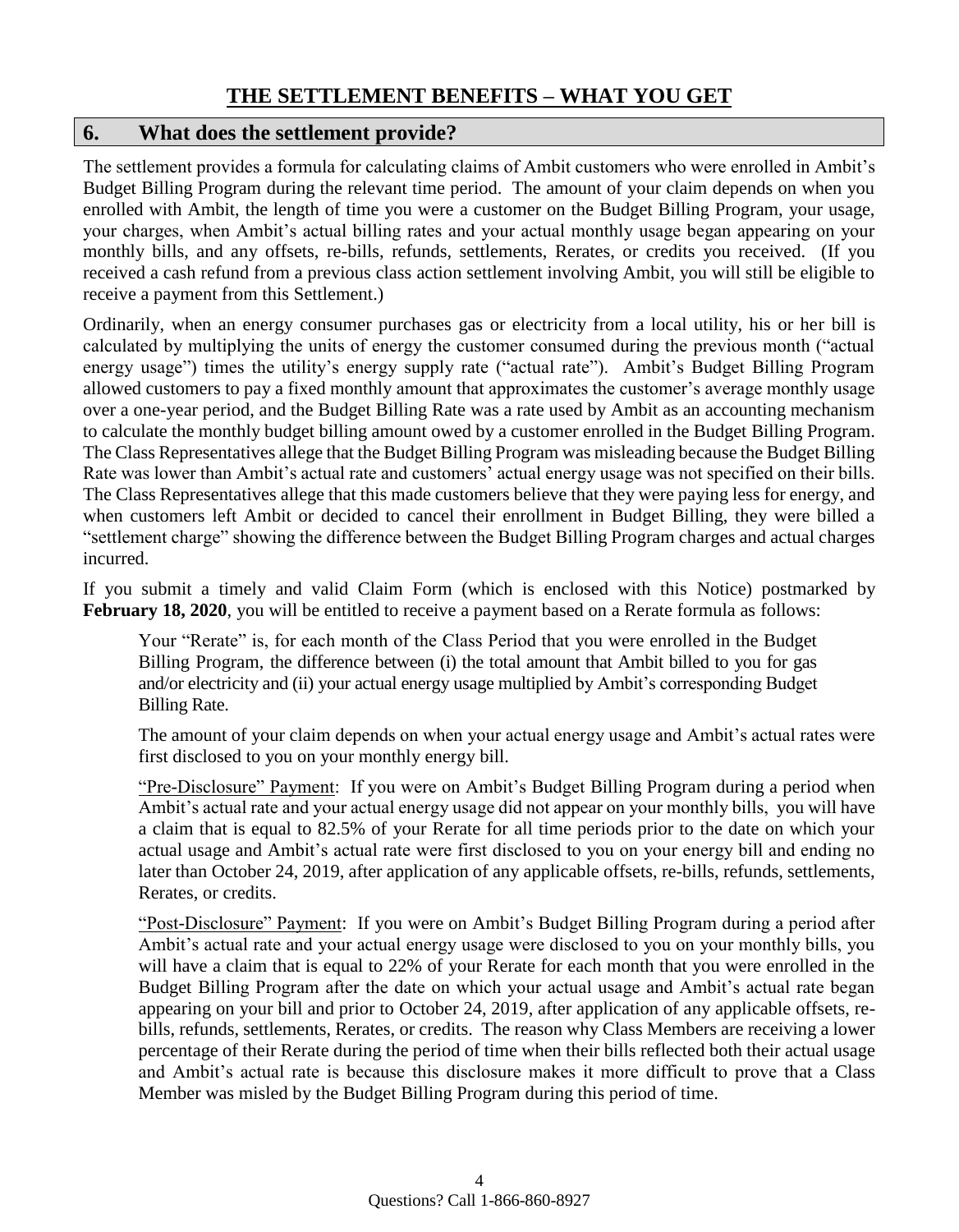*By way of example, if you were enrolled as an Ambit customer and were on the Budget Billing Program from January 1, 2011 until January 1, 2016, and your actual energy usage and Ambit's actual rate began appearing on your bill starting from January 1, 2013, you would be entitled to both a Pre-Disclosure and Post-Disclosure payment. If your Rerate for the period between January 1, 2011 and December 31, 2012 was \$200.00, and your Rerate for the period between January 1, 2013 and January 1, 2016 was \$100.00, your claim would be calculated as (\$200.00 x 0.825) + (\$100.00 x 0.22) = \$187.00.*

Minimum Payment for Positive Rerates: Each Eligible Class Member who was on Ambit's Budget Billing Program during the Class Period and who has a Rerate that is less than or equal to \$33.00 but greater than zero will receive a minimum payment of \$33.00.

*By way of example, if you were enrolled as an Ambit customer and were on the Budget Billing Program from January 1, 2011 until January 1, 2013, and both your actual usage and Ambit's actual rate were not disclosed on your energy bill, you would be entitled only to a Pre-Disclosure Payment. If your Rerate for the entire period between January 1, 2011 and January 1, 2013 was \$35, your claim calculation would be (\$35 x .825) = \$28.88. But due to the Minimum Payment for Positive Rerates, you would be entitled to a payment of \$33.00.*

Minimum Payment for Class Members with Negative and \$0 Rerates: Each Eligible Class Member who was on Ambit's Budget Billing Program during the Class Period and who has a Rerate that is negative or equal to  $$0 - i.e.,$  the Class Member is not entitled to any cash benefit – will nonetheless still be entitled to a payment of \$3.00.

# **HOW TO GET A PAYMENT – SUBMIT A CLAIM FORM**

## **7. How do I get a payment?**

To qualify for a payment, you must timely submit the Claim Form enclosed with this Notice. You can also submit an online Claim Form at www.BudgetBillingSettlement.com by using the CLAIMANT CODE beside your name and address on the front of the Claim Form or at the top of your email. You can also download a Claim Form at www.BudgetBillingSettlement.com to submit by mail, or receive one by calling 1-866-860-8927.

You must submit your Claim Form online or by mail so that it is postmarked on or before **February 18, 2020**.

Failure to submit a Claim Form, or submission of an incomplete or untimely Claim Form, will render you ineligible to receive any payment under the settlement. Payments will be sent out only if the Court approves the settlement and it becomes final.

## **8. What happens if I don't send in a Claim Form?**

If you don't send in a Claim Form and don't exclude yourself from the settlement as described in the next section below, you will still be bound by all the terms of the settlement, including releasing claims as described below, but you will not receive any payment from the settlement.

## **9. What am I giving up to get a payment or stay in the settlement?**

Unless you exclude yourself from the settlement, you are staying in the settlement, and that means that if the Court approves the settlement and it becomes final, you cannot sue, continue to sue, or be part of any other lawsuit against Ambit about the issues released as part of the settlement. The settlement provides that there will be a general and broad release of all claims by Settlement Class Members against Ambit Energy Holdings,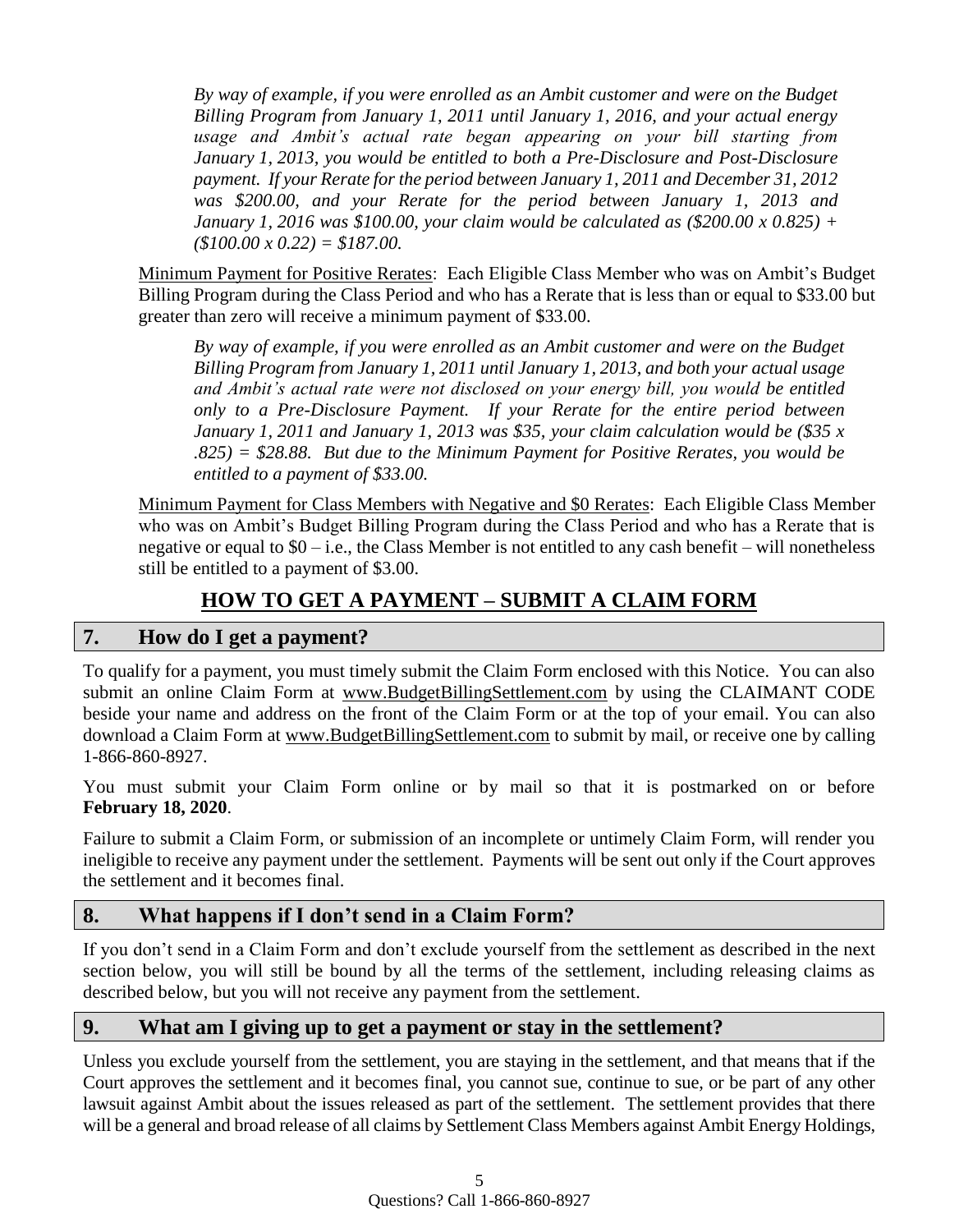LLC, Ambit New York, LLC, and Ambit Northeast, LLC, and each of their current and former parents, subsidiaries, affiliates, predecessors, successors, and assigns, and each of their respective current and former officers, directors, partners, owners, employees, agents, attorneys, and insurers. The Released Claims are further described in  $\P$  11(bb) of the Settlement Agreement, available at www.BudgetBillingSettlement.com.

Unless you exclude yourself from the settlement, all of the Court's orders will apply to you and legally bind you.

## **EXCLUDING YOURSELF FROM THE SETTLEMENT**

#### **10. What does excluding myself from the settlement mean?**

If you don't want to be a part of this lawsuit or settlement, then you may exclude yourself (i.e., opt out) from the settlement. To exclude yourself from the settlement, you must submit a statement to the Claims Administrator with your name, address, and phone number effectively stating "I, [insert name], wish to opt out of the Ambit Budget Billing class action settlement, and not receive any of the monetary benefits provided by the settlement or be bound by the Judgment in the case." Your opt-out statement must be signed and returned to the Claims Administrator at the following address so that it is postmarked on or before **February 18, 2020**:

# **CLASS ACTION OPT-OUT**

Ambit Budget Billing Litigation Claims Administrator P.O. Box 43501 Providence, RI 02940-3501

If you choose to opt out of the settlement: (1) you will not get any settlement payment; and (2) you cannot object to the settlement. By opting out, you will not be legally bound by the settlement, and may still pursue your own claims against Ambit at your own expense if they are still timely under the applicable statute of limitations.

# **OBJECTING TO THE SETTLEMENT**

## **11. How can an objection be made?**

If you do not like the settlement, you may object to the settlement. You may not object to the settlement if you exclude yourself from the lawsuit by opting out or if you are not a Class Member. The Court will consider your views, but the settlement may still be approved in spite of your objections.

To object, you must file a written objection with the Clerk of the Court, and must also serve your written objection on the lawyers representing the Class and Ambit at the addresses below. Your objection must be filed with the Court and mailed so that it is postmarked no later than **February 18, 2020**. Your objection must contain the following information: (a) Reference at the beginning to *Little v. Ambit Energy Holdings, LLC* (Civil Action No. 3:16 Civ. 08800) and *Lazarek v. Ambit Energy Holdings, LLC et al.* (Civil Action No. 6:15 Civ. 6361); (b) Your full name, address, and telephone number; (c) A written statement of all grounds for the objection, accompanied by any legal support for such objection; (d) Copies of any papers, briefs, or other documents upon which your objection is based; (e) A list of all persons who will be called to testify in support of the objection, if any; (f) A statement of whether you intend to appear at the Final Approval Hearing, and, if you intend to appear at the Final Approval Hearing through counsel, the identity of all attorneys representing you who will appear; (g) A statement of your membership in the Settlement Class, including all information required by the Claim Form; and (h) A detailed list of any other objections you or your counsel have submitted to any class actions in any court, whether state or federal, in the United States in the previous five (5) years, or a statement that you and your counsel have not objected to any other class action settlement in any court in the United States in the previous five (5) years.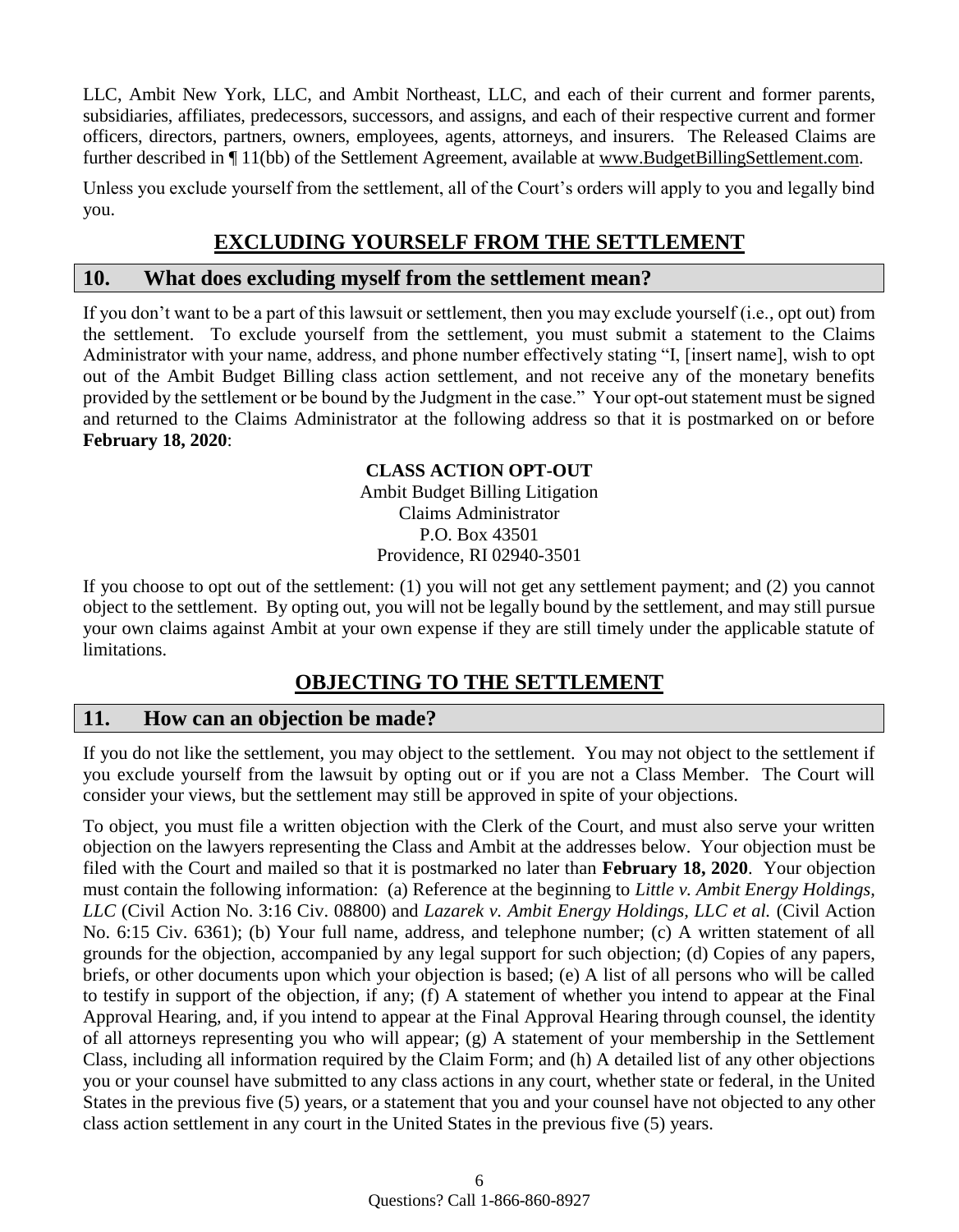If you wish to object to the settlement and you do not serve a written objection containing all of the information listed above, you will not be permitted to object to the settlement and will be foreclosed from seeking any review of the settlement by any means, including but not limited to an appeal. Members of the Settlement Class who do not timely make their objections in this manner will be deemed to have waived all objections and will not be entitled to be heard at the Fairness Hearing.

You have the right to retain a lawyer at your own expense to file your objection. If your lawyer intends to appear at the Fairness Hearing, your lawyer must file and serve a notice of appearance with the Clerk of the Court.

| <b>COURT</b>                        | <b>CLASS COUNSEL</b>          |                                  |
|-------------------------------------|-------------------------------|----------------------------------|
| Clerk of the Court                  | Steven L. Wittels             | Jeffrey A. Klafter               |
| <b>United States District Court</b> | Wittels Law, P.C.             | Klafter Olsen & Lesser LLP       |
| District of New Jersey              | 18 Half Mile Road             | 2 International Drive, Suite 350 |
| 402 East State Street               | Armonk, NY 10504              | Rye Brook, NY 10573              |
| Trenton, NJ 08608                   |                               |                                  |
|                                     | <b>AMBIT'S COUNSEL</b>        |                                  |
|                                     | Nicole L. Williams            |                                  |
|                                     | Thompson & Knight LLP         |                                  |
|                                     | 1722 Routh Street, Suite 1500 |                                  |
|                                     | Dallas, TX 75201              |                                  |

## **THE LAWYERS REPRESENTING YOU**

## **12. Who is Class Counsel?**

The Court has appointed the following lawyers to represent you and the Class: Steven L. Wittels, J. Burkett McInturff, and Tiasha Palikovic of Wittels Law, P.C. and Jeffrey A. Klafter and Fran L. Rudich of Klafter Olsen & Lesser LLP.

Class Counsel will also ask the Court to authorize service awards of up to \$2,500 each to five former Ambit customers who assisted in the prosecution of this action and provided important information used to achieve the settlement. To the extent the Court approves these service awards, they will be paid out of the legal fees and litigation expenses approved for Class Counsel by the Court.

Class Counsel have worked for more than three years without pay or any guarantee of obtaining a recovery for Ambit's current and former New York, Maryland, and New Jersey customers as described in this Settlement Notice. In class actions like this one, it is customary for the attorneys representing a class to request a legal fee, which is typically 33.33% of the value of the benefits provided to the class, and those fees can reduce the total amount available to the class. In this case, however, Ambit has agreed (subject to Court approval) to reimburse Class Counsel for certain legal fees, and such payments will not reduce the recovery to Class Members under the formulas described above in paragraph 6. Class Counsel will ask the Court for reimbursement of legal fees, inclusive of both reasonable litigation costs and service awards, of just 29.5% or less (\$1,080,000) of the aggregate settlement value estimated by Class Counsel for all eligible Class Members. You are not personally responsible for payment of attorneys' fees or expenses to Class Counsel.